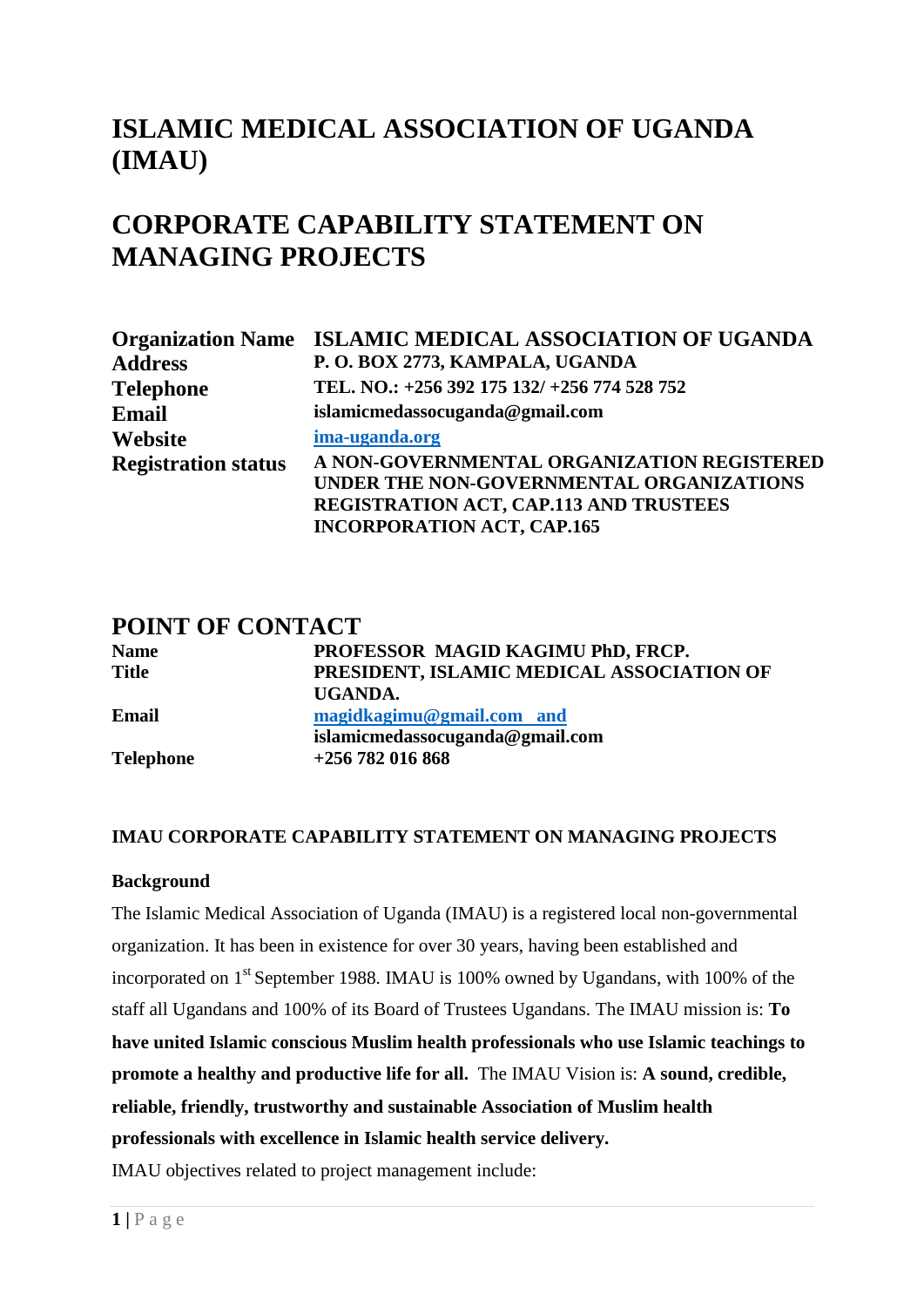1). To be an agent, guide, vehicle and driver to increase the provision of the highest possible quality Selfless Health Services for Allah and our country.

2). To promote good relationships with other Islamic organizations both at home and abroad and to encourage affiliation to other Islamic Medical Institutions through professional cooperation;

3). To promote good working relationships and contacts with Government and Non-Governmental organizations including those from other religious denominations, working in the health sector, in accordance with Islamic principles.

4). To promote partnerships with local and international organizations and institutions for the purpose of fulfilling the objectives of the Association, in accordance with Islamic principles.

5). To provide the highest possible quality of health services to the people in Uganda through the delivery of promotive, preventive, curative, palliative and rehabilitative services, using continuous quality improvement principles in line with Islamic guidelines.

#### **Geographical Coverage**

IMAU's headquarters are located at Saidina Abubakar Islamic Hospital in Wattuba, Wakiso District, where it operates a fully-fledged hospital offering comprehensive in-patient and outpatient services, as well as community outreach services. In addition, IMAU has 20 branches in different regions of the country. The branches are: 1. Arua; 2. Yumbe-Koboko (West Nile); 3. Southern region (Greater Masaka); 4. Mbarara; 5. Tooro; 6. Tororo; 7. Pallisa; 8. Mbale; 9. Lira-Apac-Gulu; 10. Kampala; 11. Mukono; 12. Jinja; 13. Iganga; 14. Kapchorwa; 15. Wakiso; 16. Mubende; 17. Hoima-Masindi; 18.Mpigi-Butambala-Gomba; 19. Students' Branch; and 20.Women's Branch.

#### **Governance and Human Resources**

IMAU is governed by 8 governing organs of the organization namely: 1. National General Assembly; 2. Board of Trustees; 3. National Executive Committee; 4. National Advisory Council; 5. Office of the Executive Director; 6.Disciplinary, Arbitration, Reconciliation and Conflict Resolution Committee; 7. Branch General Assembly and 8. Branch Executive **Committee**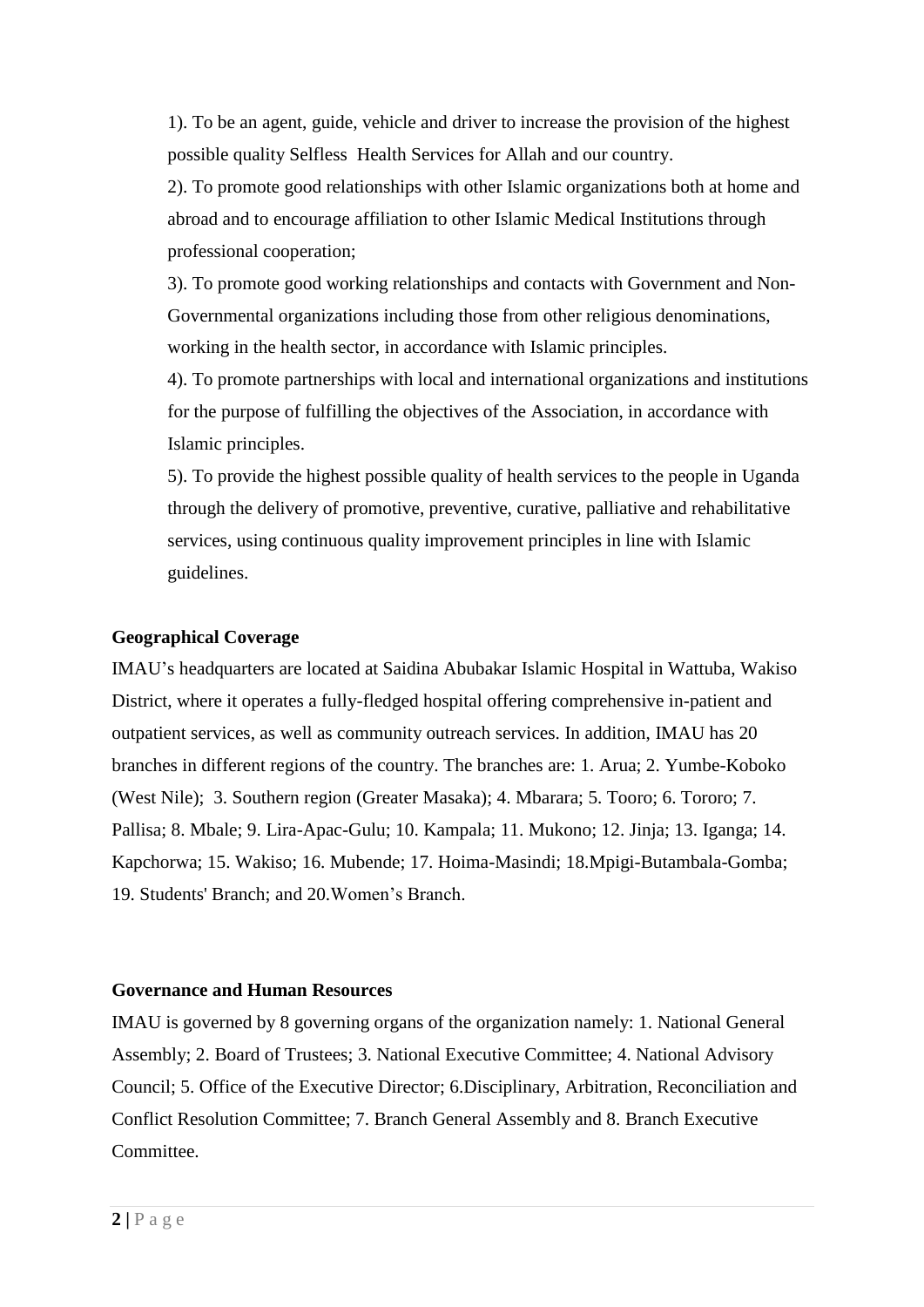The National General Assembly, is the highest authority of the Association. Members of the National General Assembly include representatives of Muslim health professionals in Uganda who are members of the Governing organs of the Association. The day-to-day activities of IMAU are undertaken by the National Executive Committee. The National Executive Committee is headed by the President, whose major role is to provide overall strategic leadership and management, as well as ensure achievement of organizations strategic and operational objectives and accomplishment of its mission. The current President of IMAU is Professor Magid Kagimu PhD, FRCP.

IMAU actively engages women and youth in management of project activities. The organization has an operational Women's Branch, as well as a Students' Branch which are engaged in project design and implementation.

#### **Organizational and Financial Management**

IMAU has strong management and accountability structures which support it to adequately manage donor projects and finances. These were developed through an Organizational Development process supported by USAID through The AIDS/HIV Integrated Model District Program (AIM) project. Management of the organization's affairs is guided by operational manuals which include the following:

1). IMAU Financial Management System manual (IMAU Accounting Manual): This established a framework for proper management and accountability of financial resources of IMAU

2). IMAU Human Resource Manual: This established the framework for management of human resources engaged by IMAU

3). IMAU Monitoring and Evaluation Manual: This established the framework for monitoring and evaluation of project activities for all projects implemented by IMAU.

All these manuals are available on the IMAU website www.ima-uganda.org.

IMAU's financial management is led by the Director for Finance and Accounts Officer, who ensure adherence to IMAU's Financial Management System as well as good financial management practices. Finances are managed using both Manual and Electronic Management Systems. IMAU undertakes periodic external audits by certified audit firms. External audits have produced unqualified audits since IMAU's establishment. Procurement is done in accordance with good procurement practice, and as outlined in the IMAU Financial Management System.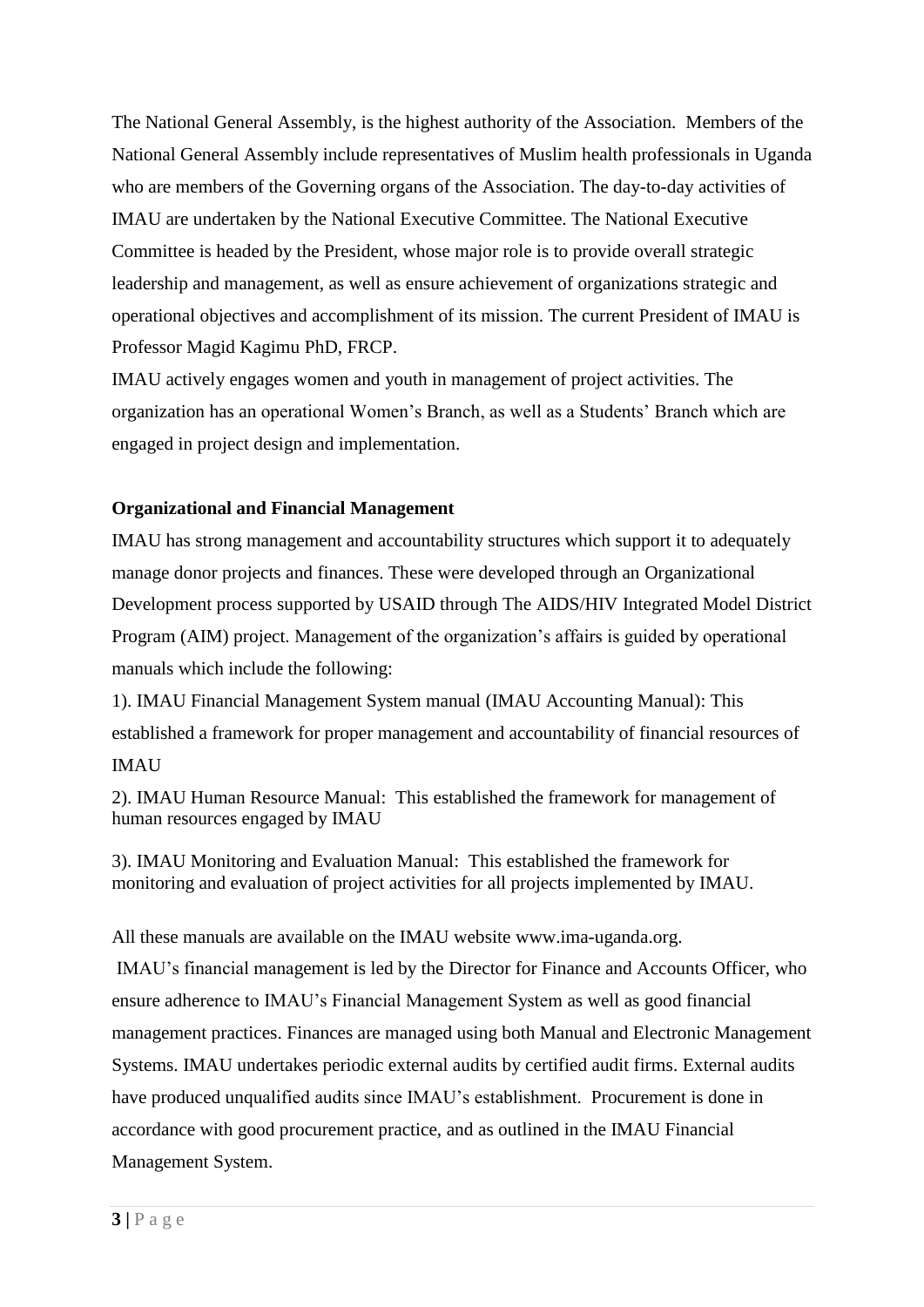#### **IMAU's comparative advantage due to experience in managing HIV/AIDS projects**

IMAU has been providing HIV/AIDS prevention, treatment, care and support for over 30 years. IMAU current implementation of HIV/AIDS services is under the framework of its HIV/AIDS Strategic Plan (2021-2025) which is also accessed on the IMAU website. IMAU's main model of service delivery involves **community-based and health facility-based HIV service delivery using the faith-based approach, with effective referrals and linkages between communities and facilities as shown in Figure 1 below.** This model was adopted from the USAID models of Community-facility Linkages as well as the WHO Integrated Approach to HIV Prevention, Care and Treatment: IMAI AND IMCT tools, and adapted by incorporating the faith-based approach<sup>12</sup>.

The faith-based approach (FABA) comprises five key components namely:

- 1. Believing in God and adhering to His guidance relevant to HIV/AIDS;
- 2. Learning and effectively using scientific knowledge in the prevention, control and management of HIV/AIDS;
- 3. Learning and effectively using relevant religious teachings and practices relevant to HIV/AIDS in its prevention, control and management;
- 4. Forming partnerships with, and making effective use of religious leaders, Government, NGOs and other stakeholders and their administrative structures in prevention, control and management of HIV/AIDS;
- 5. Making effective use of the concept of self-control (the struggle of the soul against temptations) by each individual to avoid transmitting or acquiring HIV infections.

<u>.</u>

<sup>1</sup> World Health Organization (WHO). (2007) Integrated Approach to HIV prevention, care and treatment: IMAI and IMCT tools. WHO Geneva. Available at<http://www.who.int/hiv/capacity/en/>[Accessed 26 June 2011]

<sup>&</sup>lt;sup>2</sup> USAID. (2005). Audit of USAID/Uganda's implementation of the President's Emergency Plan for AIDS Relief. US Agency for International Development. Office of the Inspector General. Washington DC, Available at <http://www.usaid.gov/oig> [Accessed 26 June 2011].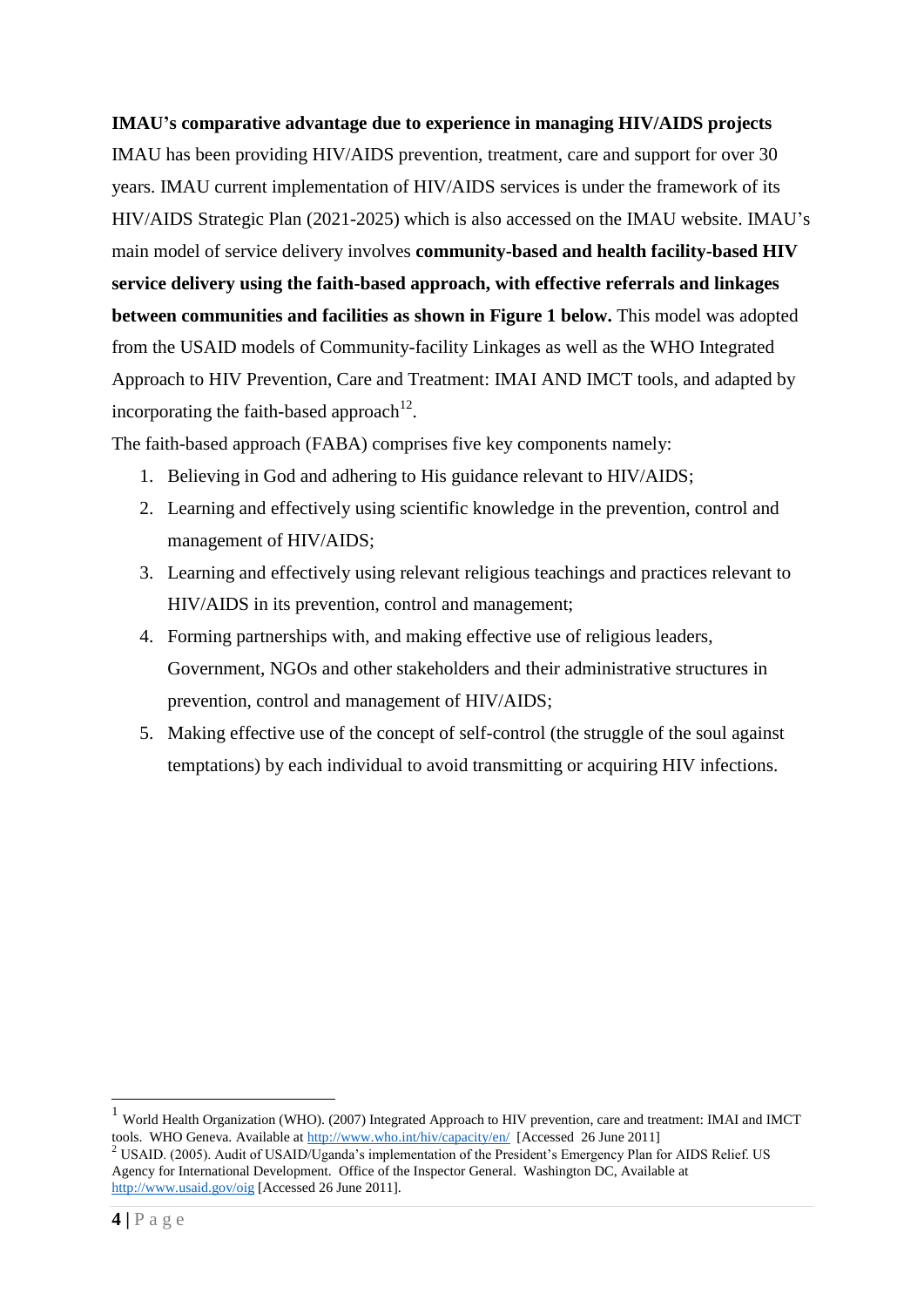#### **Fig. 1: Faith-based approach to Accelerating (Fast-tracking) Delivery of Comprehensive HIV/AIDS Prevention, Treatment and Care Services (FABAPTCA) Package**



Faith-based Approach to HIV/AIDS Components: 1). Believing in God and adhering to His guidance relevant to HIV/AIDS 2). Learning and effectively using scientific knowledge about HIV/AIDS. 3). Learning and effectively using relevant faith teachings and practices relevant to HIV/AIDS 4). Forming partnerships with and making effective use of religious leaders, Government, NGOs and other stakeholders and their administrative structures on issues related to HIV/AIDS 5). Making effective use of the concept of self-control (the struggle of the soul against temptations) by each individual to avoid transmitting or acquiring HIV infections.

**Benefits of Faith-based approach to HIV/AIDS.**

Motivation for action **For God and my Country**

Sustained commitment to access and effective use HIV/AIDS services Holistic vision of health which includes well-being of the mind, body and soul

**Abbreviations: PMTCT:** Prevention of Mother to Child HIV Transmission **ART:** Anti-retroviral treatment **HBHCT:** Home based HIV Counselling and Testing **PLWHAs:** People Living with HIV/AIDS **ANC:** Antenatal Clinic **HCT:** HIV Counselling and Testing **FABA:** Faith-based approach to HIV/AIDS **SMC:** Safe Male Circumcision **FP:** Family Planning **TB:** Tuberculosis **M&E:** Monitoring and Evaluation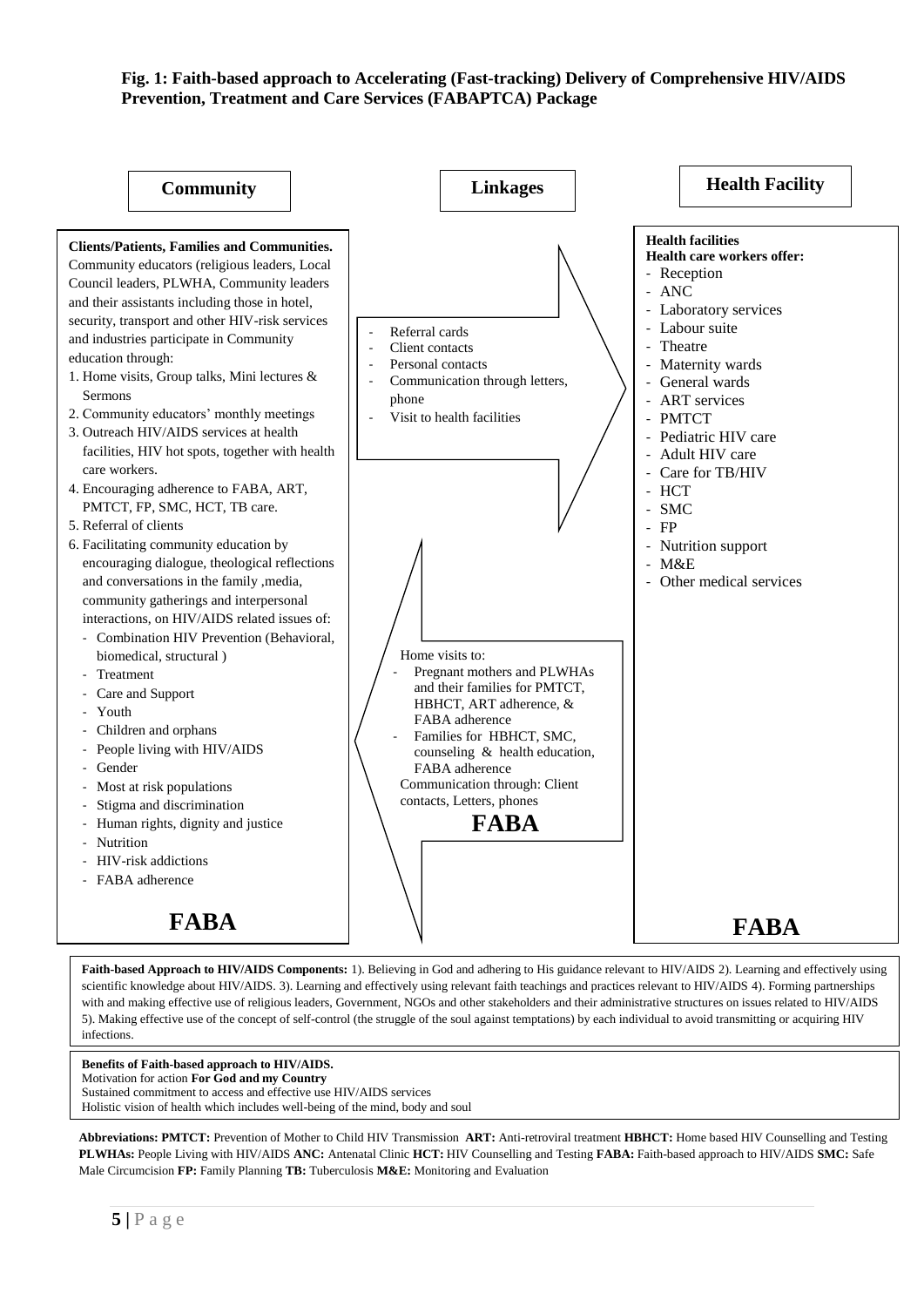IMAU uses Saidina Abubakar Islamic Hospital (SAIH) as a teaching and learning site in delivering the Faith-based approach to Fast-tracking (Accelerating) Delivery of Comprehensive HIV/AIDS Prevention, Treatment and Care Services (FABAPTCA) Package described in Figure 1 above. This is the package which IMAU and its partners developed and use to deliver comprehensive HIV/AIDS services in their projects. For example, at SAIH we demonstrate how to use the FABAPTCA package to enhance interreligious cooperation and increase quality religiosity and its effective use to fast-track the HIV/AIDS response and to deliver on the 5 key areas of the Presidential fast track initiative (PFTI) which are: engage men and reduce new infections especially among girls and young women; accelerate Test and Treat to achieve the 90-90-90 targets; consolidate achievements in eMTCT; ensure financial sustainability and ensure institutional effectiveness in a well coordinated multi-sectoral HIV and AIDS response.

The standard operating procedures for a service provider to incorporate faith into his work in the FABAPTCA package include the following: (He, his and him refers to both male and female genders in this context).

1. Believing in God. This means providing HIV/AIDS prevention, treatment and care services for God, who taught you health sciences and in line with Uganda's motto For God and my Country.

2. Pray as you start your work to seek God's help to make your work easy.

3. Pray as you start any procedure on a client for it to go on well without complications. When a service provider meets a client he should do the following:

1. Greet the client with compassion which includes sympathy, empathy, respect and dignity for him.

2. Explain what you will do and what will be required of the client after understanding his needs. Inform the client that it is God who is ultimately responsible for the gifts of life, health and the cure of illnesses. Ask the client about his major concerns. Ask the client if he uses his religion in health and sickness and if so what he asks God for. Address the major concerns through a dialogue with the client including how he intends to increase his religiosity and effectively use it in managing these concerns. This is done as part of the health service provider initiated contribution to increasing quality religiosity and its effective use in accelerating HIV prevention, treatment and care. The intention is to encourage the client to increase his understanding of his God and his religion and to be proud and feel good about increasing and effectively using his quality religiosity for HIV prevention, treatment and care as well as improving his health in general.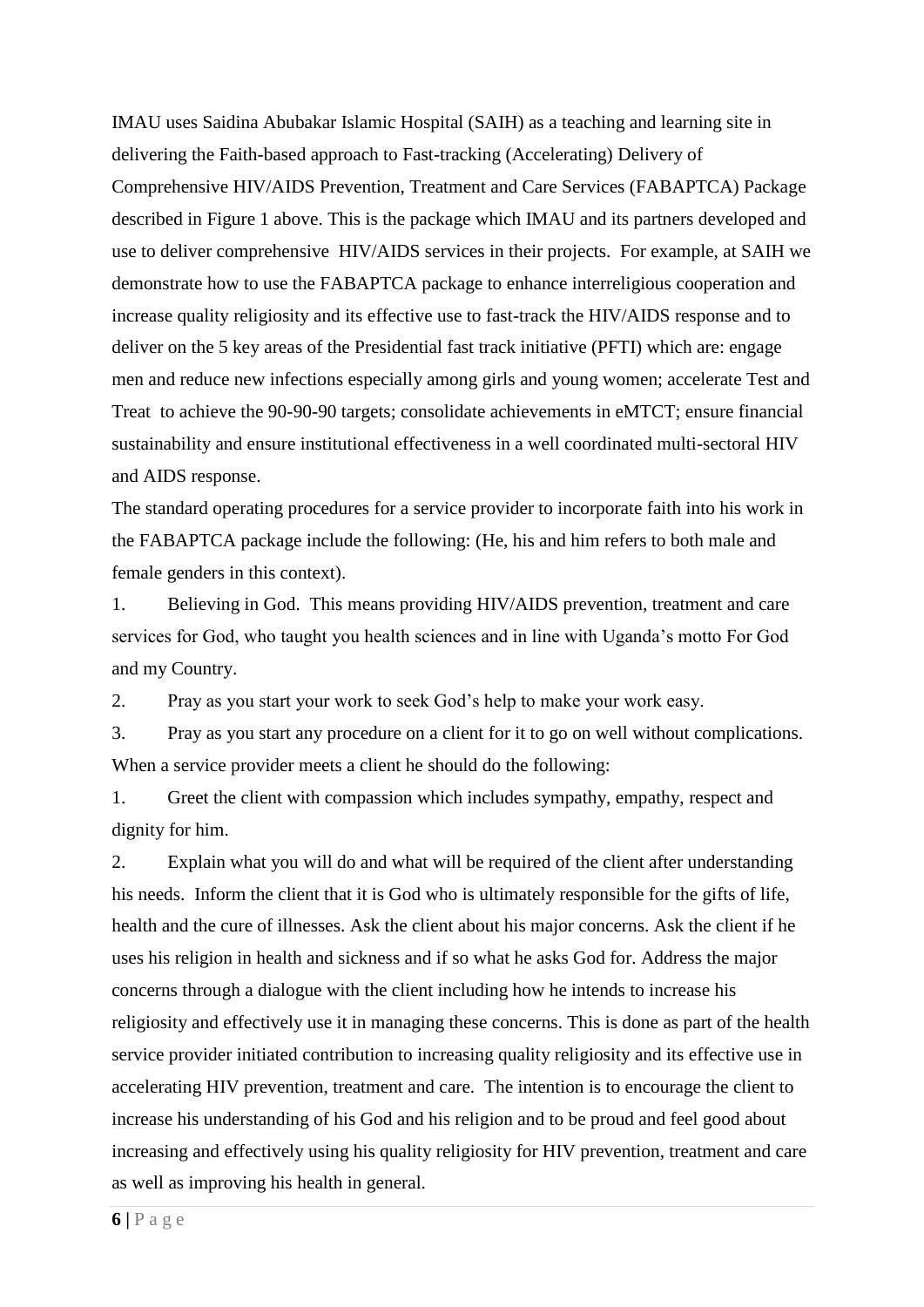3. Pray with the client asking God for his good health in line with what the patient prays for.

This is called by IMAU: **Health Service Provider initiated enhancement of interreligious cooperation to increase quality religiosity and its effective use for fast-tracking the HIV response and quality improvement in health care.** It benefits the health service provider by giving him the meaning and purpose of his work which is for God; which motivates him to work for God's rewards and this gives him more job satisfaction. It benefits the patient by giving him encouragement from a trusted source, to use his religiosity to cope with the condition and hope for a better future with God in charge.

Using this model, IMAU provides HIV/AIDS services across the entire continuum at both facility and community i.e. HIV Prevention services, targeted HIV testing and counselling, Care and Treatment, Safe Male Circumcision, eMTCT, TB/HIV services and psychosocial support. The services target the different populations at increased risk of HIV including adolescent girls and young women, orphans and vulnerable children.

#### **Past Experience and Key Achievements**

IMAU has implemented numerous HIV/AIDS projects over its period of existence. Some of the projects implemented by IMAU include:

#### **1. Counseling and Patient care for AIDS control in Uganda project**

In 1989 IMAU got a grant of US\$ 61,500 from WHO Global Program on AIDS to educate communities on how to prevent and control AIDS using the strength of their faith with a particular focus on Muslim communities. The period for grant was from  $31<sup>st</sup>$  August 1989 to  $31<sup>st</sup>$  August 1990.

## 2. **Family AIDS Education and Prevention through Imams (FAEPTI) project:** This was a USAID-funded project which started in 1992 with a budget of **US\$ 250,656.** The project involved engagement of Muslim religious leaders in the community (Imams) in HIV prevention and control activities in their communities. Over 1,000 Imams across 11 districts (Arua, Iganga, Jinja, Kampala, Kamuli, Mbale, Moyo, Mpigi, Nebbi, Pallisa and Tororo) were trained and engaged to utilize Islamic teachings supported by scientific information in HIV prevention and control efforts. The project was evaluated in 1998 and it demonstrated that positive collaboration between health professionals and religious leaders can be achieved and can enhance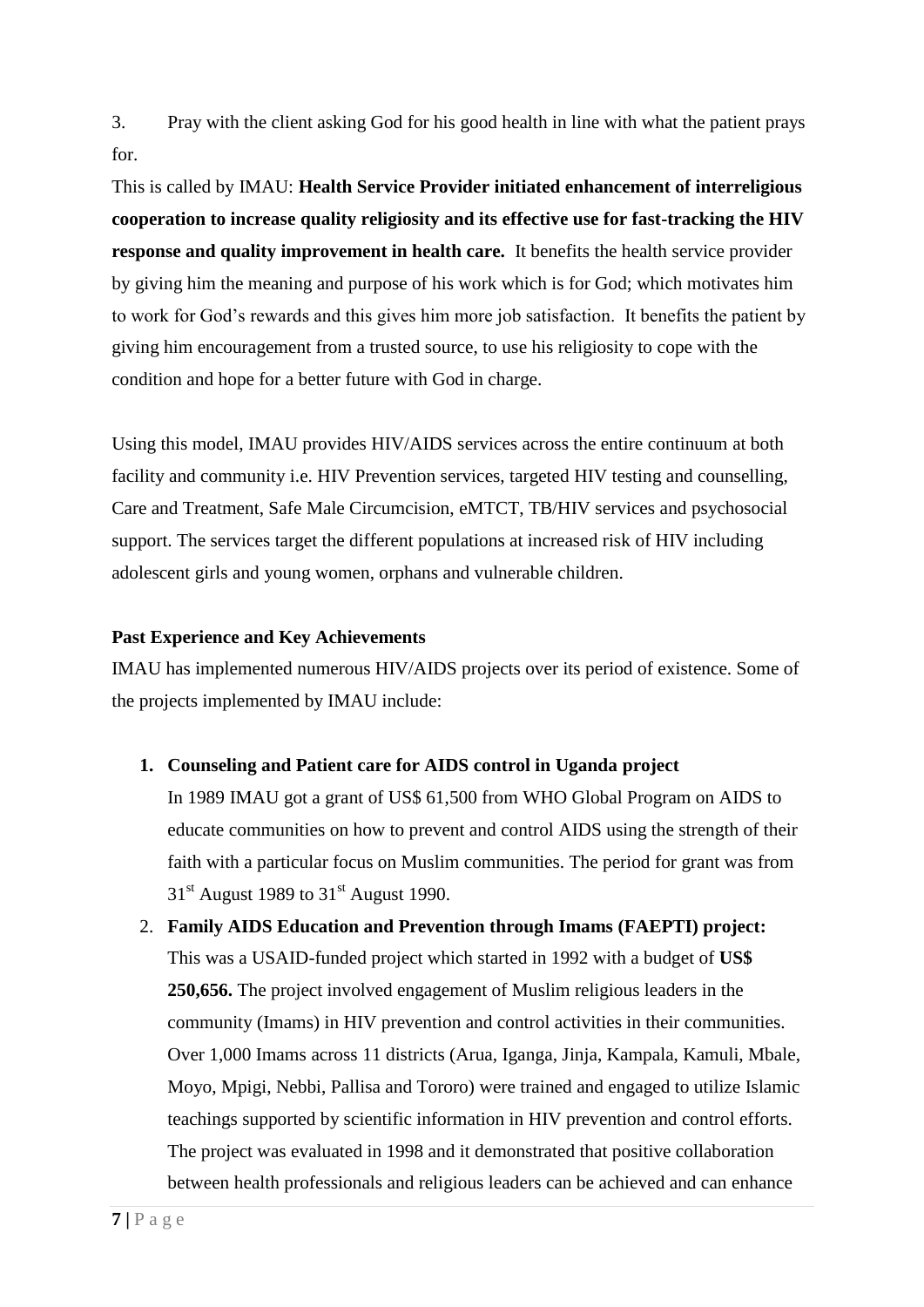the success of community HIV/AIDS prevention efforts<sup>3</sup>. The FAEPTI project was documented in the **UNAIDS "Best Practice Collection"** in 1999 as one of the most effective ways of mobilizing Muslim communities, including women, towards HIV prevention and control. This was published as a booklet entitled **"AIDS Education through Imams: A Spiritually Motivated Community Effort in Uganda".** The booklet was launched to the world by His Excellency, Mr Yoweri Kaguta Museveni, President of the Republic of Uganda in March 1999.

#### 3. **Community Action for AIDS Prevention (CAAP) project:**

This project was implemented with funding from USAID in Kampala and started in 1995. It involved engagement of Muslim and Christian religious leaders in education of their catchment communities on HIV prevention and control, using the faith-based approach teaching framework. The project also engaged Local Council (LC) leaders in implementation of HIV prevention and control activities in their communities.

#### 4. **Community Action to Protect Children from AIDS (CAPCA) project:**

This was a CDC-funded project which began in 2002, and built on the achievements of the CAAP project, but with a major focus on Prevention of Mother to Child HIV Transmission (PMTCT). The project involved engagement of both Muslim and Christian leaders, as well as LC leaders to mobilize communities to increase their utilization of PMTCT services. The religious and political leaders were equipped with knowledge and skills on how to integrate PMTCT-promotion messages within their faith-based teachings. This was done using a curriculum that integrates scientific and religious information. Over 1,500 community educators were trained in Kampala and Wakiso districts. These were able to reach over 1,068,000 females along with 804,000 men with PMTCT messages and other HIV prevention issues. These were reached through sermons, group talks, mini-lectures, community dialogues, home visits and in radio programs. This improved referrals and linkages for antenatal services, with over 14,000 women reporting for antenatal services with IMAU referral cards.

5. **Community Action to Protect Children from AIDS (CAPCA) project expansion:**  With funding from Uganda Global fund to fight AIDS, T.B and Malaria, IMAU extended the CAPCA project activities to the districts of Jinja, Iganga, Pallisa and Kapchorwa in 2004.

#### 6. **HIV care and Treatment Services including PMTCT:**

<u>.</u>

 $3$  Evaluation of the Effectiveness of AIDS Health Education Interventions in the Muslim Community in Uganda; Kagimu M et al. AIDS Educ. Prev. 1998 June 10(3): 215-28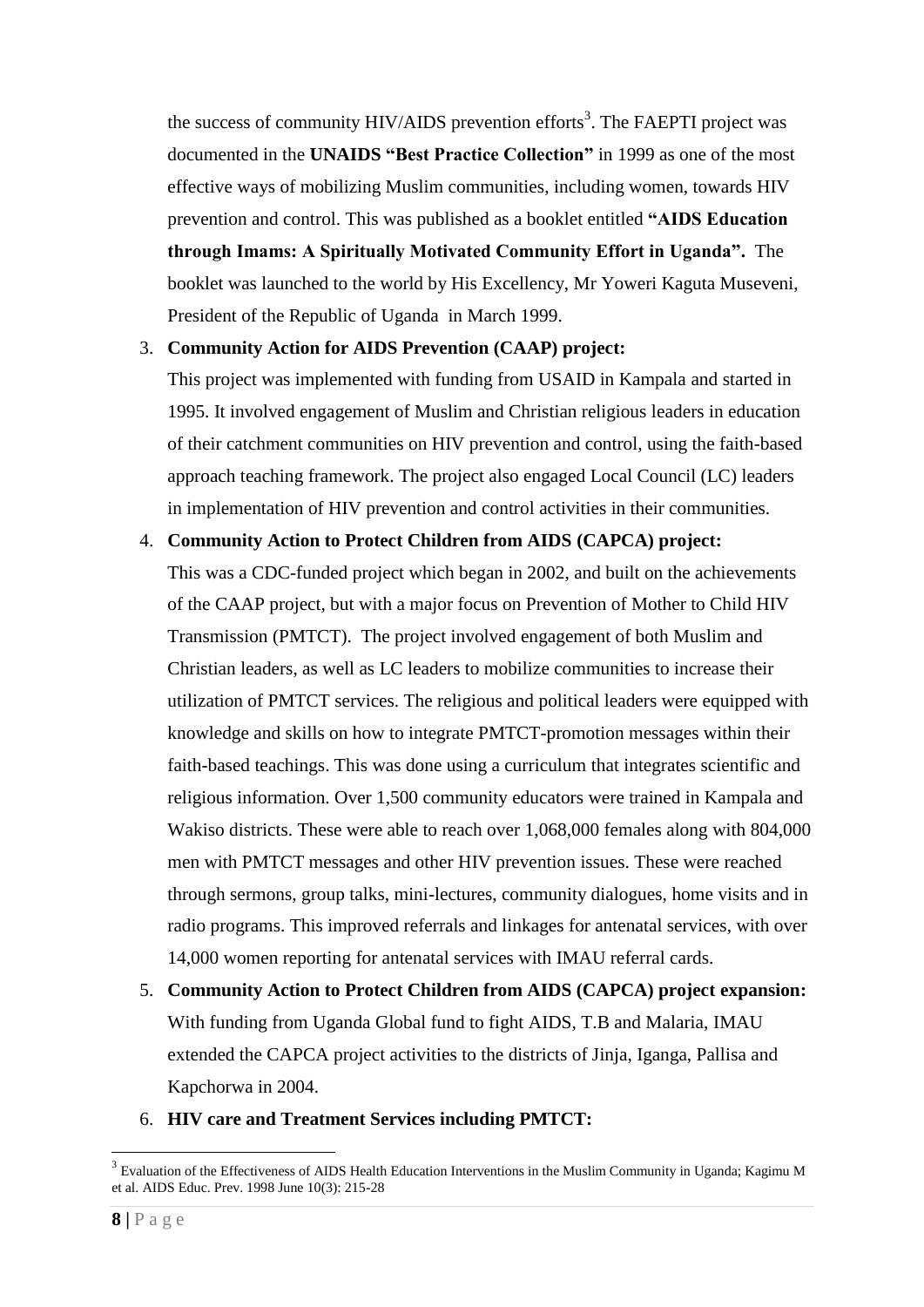With support of **US \$ 75,000** from USAID through the Inter Religious Council of Uganda (IRCU) and Uganda Muslim Supreme Council (UMSC), IMAU added a component of Care and Support to the CAPCA project in Kampala and Wakiso districts in 2004. This involved community educators identifying clients who needed HIV/AIDS care and support services, and IMAU service providers in conjunction with the religious leaders providing the required health services to these clients. Since 2005, IMAU has been offering HIV care and treatment services at the two IMAUowned facilities (Saidina Abubakar Islamic Hospital (SAIH) in Wakiso District and Saidina Abubakar Nursing Home in Kampala) and at other IMAU collaborating facilities throughout the country. This was undertaken with technical and financial support from CDC through PREFA. Currently, Saidina Abubakar Islamic Hospital has 1,263 patients in HIV care with viral suppression of 83%.

## **7. Community Action for Prevention, Treatment and Care of AIDS (CAPTCA) project:**

This project, which started in 2007, was supported by USAID with a grant of **US\$ 998,504** through IRCU, and it offered HIV prevention, care and treatment services including ART to clients in Kampala and Wakiso districts.

## 8. **Community Action for Prevention, Treatment and Care of AIDS (CAPTCA) project continuation:**

The project continued in 2017 with a grant of **US\$ 116,172** from CDC through Infectious Diseases Institute (IDI) and the Inter-Religious Bureau Coalition. The project is being implemented in areas of Wakiso District within the catchment area of SAIH. The project involves outreaches support for HIV services in Health Center IIs in the catchment area, as well as community services including community-based education. Key targets and achievements of this project are as shown in the table 1 below: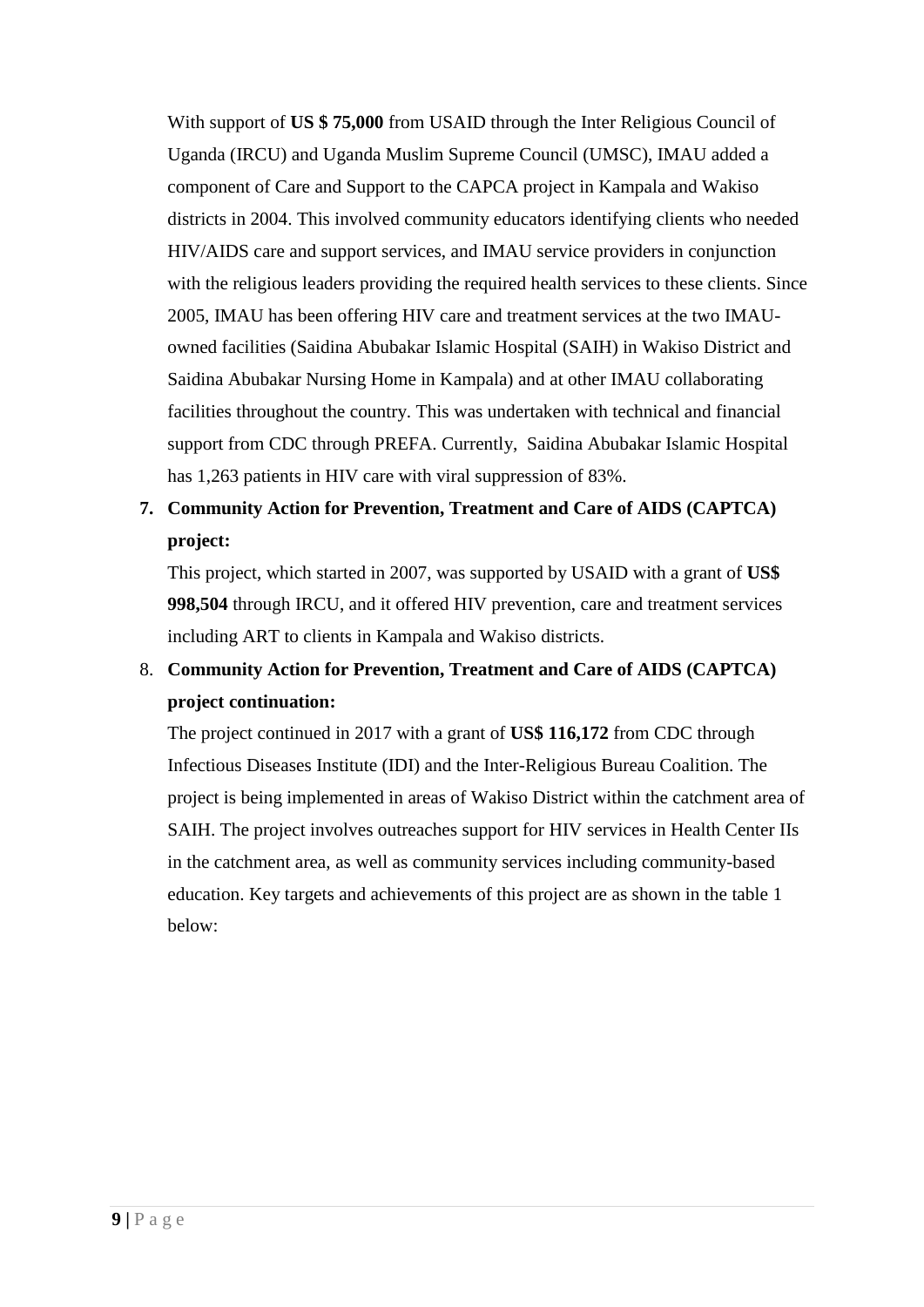| <b>Core Activity</b>                                                 | <b>Project Activity Breakdown</b>                                                     |                                    | <b>Annual</b> |                  |               |
|----------------------------------------------------------------------|---------------------------------------------------------------------------------------|------------------------------------|---------------|------------------|---------------|
|                                                                      |                                                                                       |                                    | <b>Target</b> | Achieved         | $\frac{0}{0}$ |
| <b>HIV Testing Services</b>                                          | Number of Clients tested for HIV in the Community                                     |                                    | 8500          | 8976             | 106 %         |
|                                                                      | Number of Clients tested positive in the Community                                    |                                    | 350           | 286              | 82%           |
|                                                                      | Number of clients followed-up for partners elicitation                                |                                    | 350           | 67               | 19%           |
|                                                                      | Number of key populations KP/PP<br>tested                                             | <b>Female Sex</b><br>Workers (FSW) | 200           | 148              | 74%           |
|                                                                      |                                                                                       | Men Sex Men<br>(MSM)               | 20            | $\mathbf{0}$     | 0%            |
|                                                                      |                                                                                       |                                    |               |                  |               |
| Psychosocial/spiritual<br><b>Adherence Counselling</b><br>of Clients | Number of clients in Care Provided with PHDP<br>interventions                         |                                    | 1100          | 1205             | 109%          |
|                                                                      | Number of Clients with Unsuppressed Viral Load<br>provided with Adherence Counselling |                                    | 110           | 181              | 165%          |
|                                                                      |                                                                                       |                                    |               |                  |               |
| <b>Provision of Clinical</b>                                         | Number of clients provided HIV/AIDS Care                                              |                                    | 1,100         | 1205             | 110           |
| care including ART                                                   | Number of new clients enrolled into HIV care                                          |                                    | 165           | 218              | 132           |
| services                                                             | Number started on ART as part of "Test and treat"<br>Strategy(100%)                   |                                    | 155           | 218              | 141           |
|                                                                      |                                                                                       |                                    |               |                  |               |
| <b>Elimination of Mother</b><br>to child transmission                | Number mothers tested for HIV at Maternal Child<br>Health $(100\%)$                   |                                    | 415           | 330              | 80            |
|                                                                      |                                                                                       |                                    |               |                  |               |
|                                                                      | Number TB new cases diagnosed                                                         |                                    | 30            | 32               | 107           |
| <b>TB/HIV Interventions</b>                                          | Number of PLHIV screened for TB by Implementing the                                   |                                    |               |                  |               |
|                                                                      | 3Is                                                                                   |                                    | 1,100         | 1205             | 110           |
|                                                                      | Number initiated on TB treatment                                                      |                                    | 30            | 32               | 107           |
|                                                                      |                                                                                       |                                    |               |                  |               |
| <b>Continuous quality</b><br><b>Improvement and data</b>             | Number of QI meetings conducted with minutes taken                                    |                                    | 3             | $\boldsymbol{2}$ | 67            |
|                                                                      | Number of data review meetings conducted                                              |                                    | 12            | 11               | 92            |
|                                                                      | Number of routine facility DQAs                                                       |                                    | 12            | 22               | 183           |
|                                                                      | Number of Clients in-Care entered in the MOH EMR<br>System for ART monitoring         |                                    | 4591          | 3519             | 77            |
|                                                                      |                                                                                       |                                    |               |                  |               |
| <b>Voluntary Male</b><br><b>Medical Circumcisions</b>                |                                                                                       |                                    |               |                  |               |
|                                                                      | Number of males tested as -part of MOH minimum of<br>VVMC guidelines                  |                                    | 2759          | 3666             | 133           |
|                                                                      | Number of males circumcised and received TT                                           |                                    | 2759          | 3666             | 133           |

### **Monitoring and Evaluation Capacity**

IMAU has a robust M&E department which takes lead in monitoring and evaluating the implementation of all project activities. The department is headed by a Monitoring and Evaluation Officer and supported by data clerks. The team's activities include data collection, continuous data verification, data quality assessments and report generation. Electronic data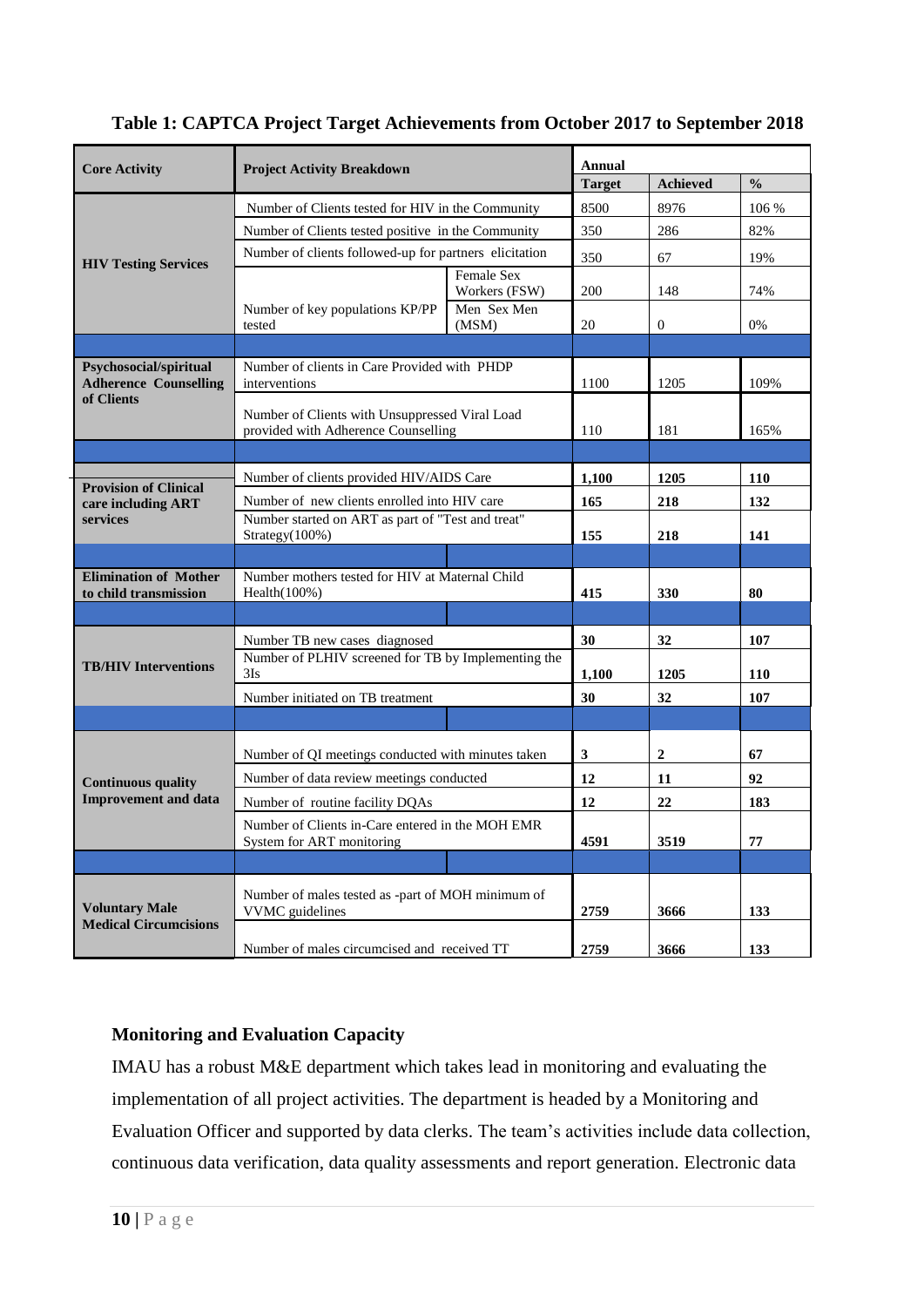management is done using the OpenMRS, as recommended by the Ministry of Health. The team spearheads the reporting function to the different stakeholders, by generation of monthly, quarterly, semi-annual and annual reports to meet the different reporting requirements of the different stakeholders. The department also spearheads routine performance review meetings, where performance is reviewed, best practices documented and strategies developed to improve performance in under-performing areas. The M&E department also leads the process of conducting program impact evaluations, which comprise baseline, on-going and end-of-project evaluations.

#### **Partnerships**

IMAU has worked with numerous partners over the years of its existence to meet its objectives. IMAU works as a partner to Uganda's Ministry of Health (MoH) and ensures that all service delivery is under the technical guidance of MoH through adoption of MoH guidelines for service delivery. IMAU is accredited by MoH to conduct Continuous Professional Development for medical and dental practitioners.

Over the years, IMAU has partnered with various United States Government (USG) donors to implement HIV/AIDS-related projects amounting to over of US\$ 1,440,000. IMAU has also partnered with other non-USG funded donors to implement other projects and activities. These include: UNDP, UNICEF, WHO, Global Fund and Al-Bukhary Foundation. For example the Construction of the first phase of Saidina Abubakar Islamic Hospital was initiated with a grant of US\$ 500,000 from Al-Bukhary Foundation in Malaysia through the Office of the First Lady of Malaysia, Dr. Siti Hasmah.

IMAU has also partnered with PEPFAR and USAID and have organized four **International Muslim Leaders' Consultations on HIV/AIDS (IMLC**), with the first one being held in Kampala, Uganda in 2001. The others were in Kuala Lumpur, Malaysia in 2003 and Addis Ababa, Ethiopia in 2007. The latest was in Kampala, Uganda in 2019. These Consultations have brought together participants from many countries to discuss issues relating to the Islamic and Faith-based Approach to HIV/AIDS prevention, control and management. They have focused on various themes, with the most recent in Kampala having the theme of :

**Enhancing interreligious cooperation to increase quality religiosity and its effective use by individuals, families and communities to fast-track the response for Prevention, Treatment, Care, Support and Control of HIV/AIDS and HIV-risk addictions.** One of the outcomes of these Consultations has been to aid IMAU document and publish various guidelines for the faith-based approach to HIV/AIDS prevention, control and management,